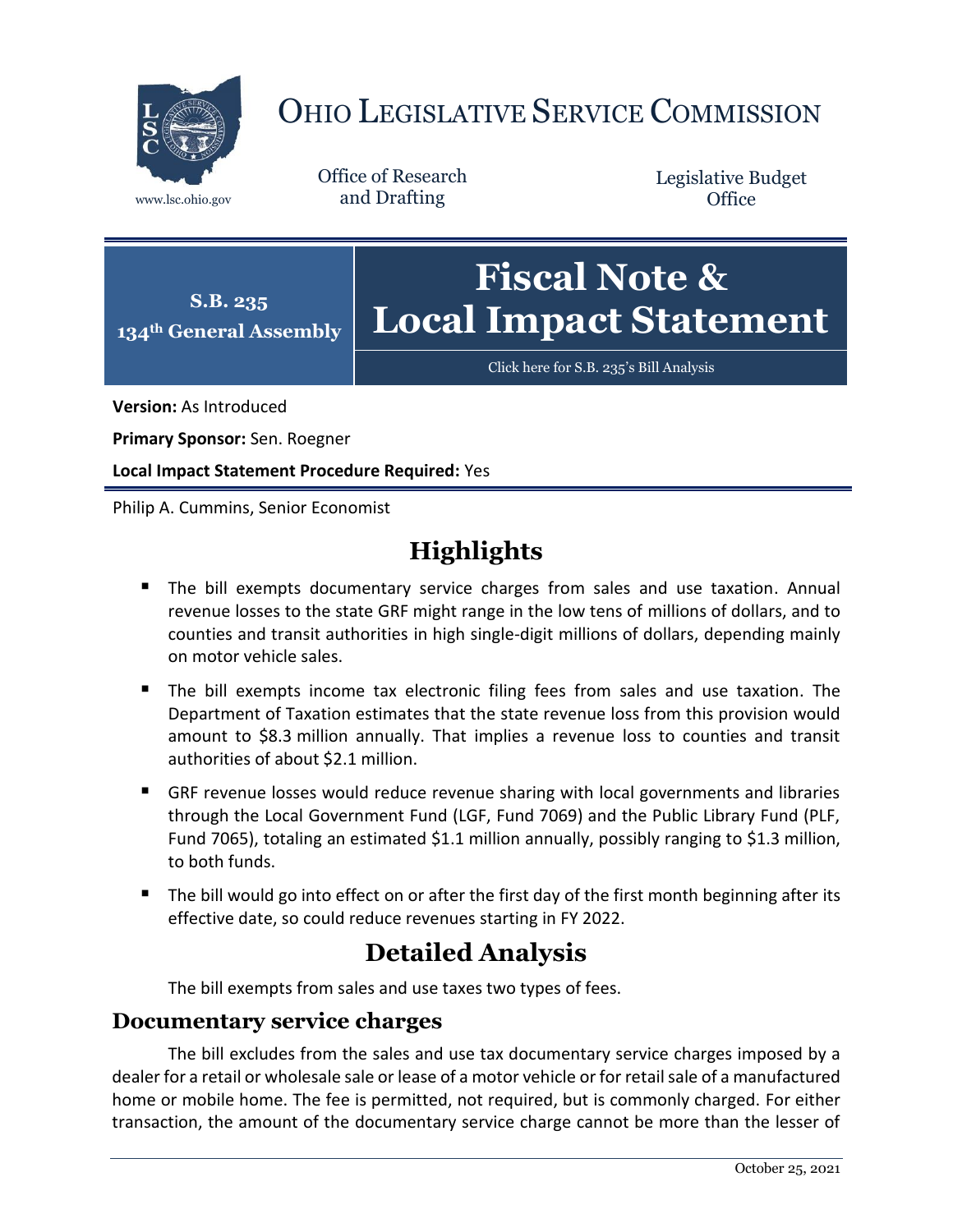the amount allowed in a retail installment sale, or 10% of the amount the buyer or lessee is required to pay pursuant to the contract, excluding tax, title, and registration fees, and any negative equity adjustment. The former is limited to  $$250.<sup>1</sup>$ 

In FY 2021, Bureau of Motor Vehicles data indicate that 2.2 million new and used cars and trucks were titled in Ohio, up from 1.9 million in FY 2020. If a documentary service fee of \$250 was charged on all of these vehicle transactions, state revenues in FY 2021 would have totaled \$31.3 million, up from \$27.6 million the year before. County and transit authority sales and use taxes are charged on the same tax base as used by the state, and would have totaled \$7.8 million in FY 2021, up from \$6.9 million in FY 2020. These amounts approximate upper limits on revenue losses from these transactions if the bill had been in effect in those years.

In 2020, 1,927 new manufactured or mobile homes were shipped to Ohio, according to U.S. Census Bureau data. Revenue losses from an exemption from sales and use taxes for a \$250 documentary service fee, if charged on each of these transactions, would have totaled about \$28,000 to the state and \$7,000 to counties and transit authorities.

The Department of Taxation estimates that exempting documentary service charges from tax would result in a revenue loss of over \$24 million.

#### **Charges to electronically file income tax returns**

The bill excludes from the sales and use tax provision of services to file electronically any federal, state, or local individual income tax return, report, or other related document or schedule with a federal, state, or local government entity or to electronically remit a payment of any such individual income tax to such an entity.

In tax year (TY) 2019, nearly 5.8 million state income tax returns were filed with Ohio's Department of Taxation, including more than 5.4 million resident returns. These filers would also have filed federal returns and in some cases school district or municipal income net profit tax returns. Many returns are filed electronically: 91.0% for TY 2019, 92.8% for TY 2020 (as of October 15). The Department of Taxation provides through its website without charge a feature through which taxpayers can file state and school district returns and electronically remit payments. Those making use of this capability would not have incurred sales tax charges. Many taxpayers use tax software to file or employ professional accountants. One widely used tax software service, TurboTax, lists online four levels of service ranging in price from \$0 for simple federal and state returns up to \$120 for a more complex federal return plus \$50 for a state return.<sup>2</sup> The Department of Taxation estimates that exempting electronic income tax filing fees from tax would result in a revenue loss of \$8.3 million. This estimate implies a revenue loss to counties and transit authorities of about \$2.1 million, based on 2020 local tax rates and revenues.

#### **Revenue sharing**

The Local Government Fund (LGF) and Public Library Fund (PLF) each receive 1.66% of GRF tax revenue in codified law. The PLF in the current biennium receives 1.70% under an uncodified provision of H.B. 110 of the 134<sup>th</sup> General Assembly, the main operating budget.

 $\overline{a}$ 

 $1$  R.C. 1317.07.

<sup>2</sup> [https://turbotax.intuit.com/personal-taxes/online.](https://turbotax.intuit.com/personal-taxes/online)